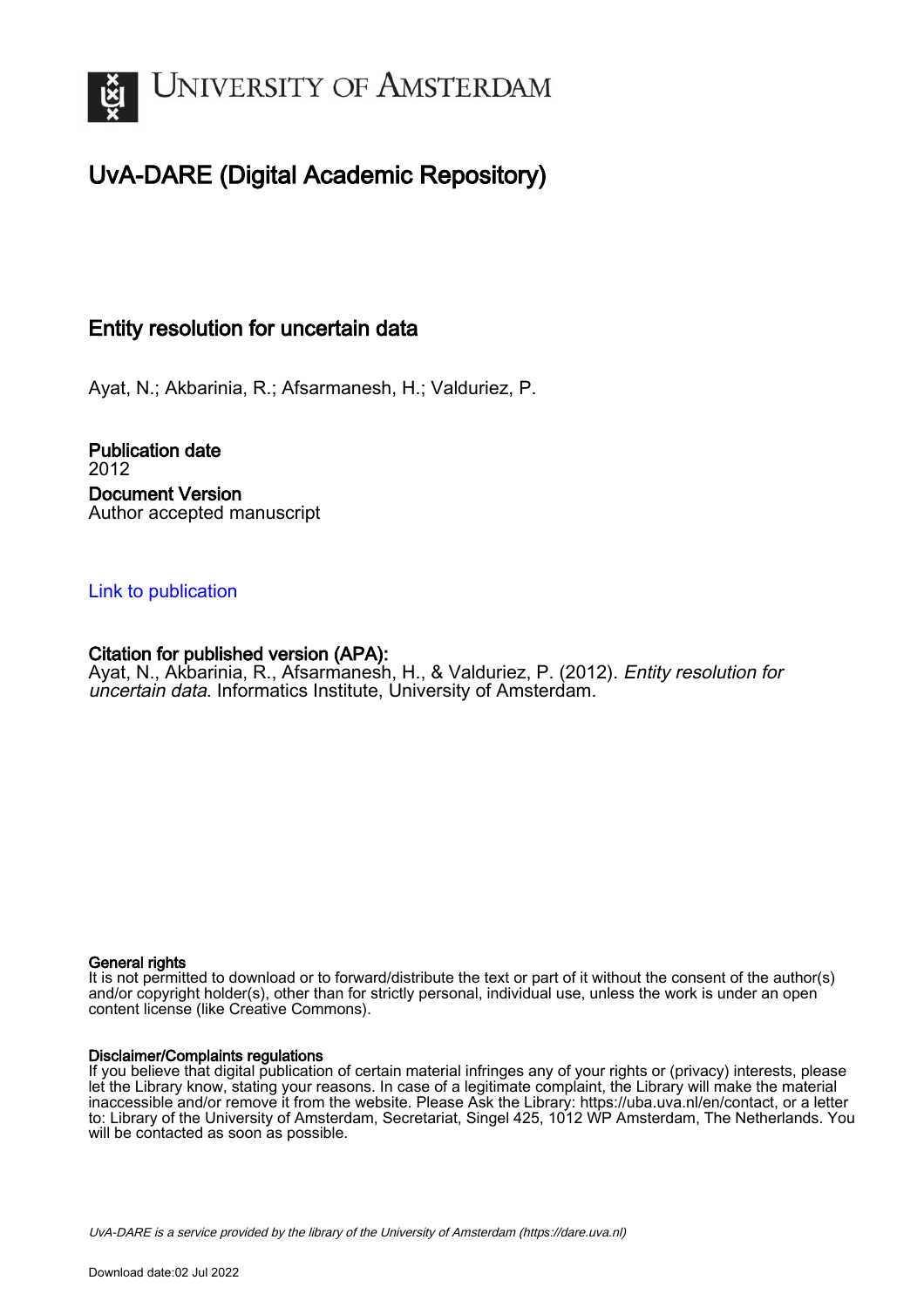# **Entity Resolution for Uncertain Data**

Naser Ayat<sup>#1</sup>, Reza Akbarinia<sup>∗2</sup>, Hamideh Afsarmanesh<sup>#3</sup>, Patrick Valduriez\*<sup>4</sup>

#Informatics Institute, University of Amsterdam, Amsterdam, Netherlands <sup>1</sup>s.n.ayat@uva.nl, <sup>3</sup>h.afsarmanesh@uva.nl ∗ INRIA and LIRMM, Montpellier, France  $^{2,4}\{$ firstname.lastname@inria.fr $\}$ 

## ABSTRACT

Entity resolution (ER), also known as duplicate detection or record matching, is the problem of identifying the tuples that represent the same real world entity. In this paper, we address the problem of ER for uncertain data, which we call ERUD. We propose two different approaches for the ERUD problem based on two classes of similarity functions, i.e. context-free and context-sensitive. We propose a PTIME algorithm for context-free similarity functions, and a Monte Carlo algorithm for context-sensitive similarity functions. Existing context-sensitive similarity functions need at least one pass over the database to compute some statistical features of data, which makes it very inefficient for our Monte Carlo algorithm. Thus, we propose a novel context-sensitive similarity function that makes our Monte Carlo algorithm more efficient. To further improve the efficiency of our proposed Monte Carlo algorithm, we propose a parallel version of it using the MapReduce framework. We validated our algorithms through experiments over both synthetic and real datasets. Our performance evaluation shows the effectiveness of our algorithms in terms of success rate and response time.

#### 1. INTRODUCTION

In recent years, we have been witnessing much interest in uncertain data management in many application areas such as data integration [25], sensor networks [11, 21], information extraction [20], etc. Much research effort has been devoted to several aspects of uncertain data management, including data modeling [16, 3, 18, 33, 5], skyline queries [4, 31], top-k queries [10, 12, 19, 34], nearest neighbor search [35, 37, 40], spatial queries [39], XML documents [1, 22, 29], etc. Untrusted sources, imprecise measuring instruments, and uncertain methods, are some reasons that cause uncertainty in data. The main difference between a traditional certain database and an uncertain database is that an uncertain database represents a set of possible database instances, rather than a single one. Recent uncertain data models tend to represent data uncertainty with probabilistic events [3, 33, 5].

An important problem that arises in many applications such as information integration is that of Entity Resolution (ER) [15]. ER is the process of identifying tuples that represent the same real-world entity. For instance, consider the two tuples ("Thomas Michaelis", "45, Main street") and ("T. Michaelis", "45, Main st.") on the schema S(name, address) that represent the same person with different conventions. An ER solution is expected to detect that both tuples represent the same entity. The problem of ER is challenging since the same entity can be encoded in different ways due to a variety of reasons such as different formatting conventions, abbreviations, and typographic errors. It has been well studied in the literature for certain data (refer to [15] for a survey), but it has not been deeply investigated for uncertain data. Before discussing existing solutions, let us first motivate the need for ER in uncertain data (which we call ERUD), with two examples from environmental and anticriminal domains.

Example 1: Protecting endangered animals. In order to protect endangered animals, a national park uses a video surveillance system for tracking these animals. The system consists of a number of nodes in different geographical locations, and a central node. Every local node consists of a video camera and a local video processing system that has been trained with sample images of animals. The task of local nodes is to permanently watch the environment; look for the target endangered animals in the environment; and report the presence of these animals to the central node. The source of uncertainty that arises is twofold. First, the outcome of the object detector that matches an image in the video with one of the target animals (e.g. Felzenszwalb object detector<sup>1</sup> and the Pittsburgh Pattern Recognition<sup>2</sup>) is uncertain. Second, the extracted attributes of the detected animal (referred to as features in image processing literature) is not certain due to the special environmental conditions such as rain, low light, and the quality of the camera. Thus, every successful hit of an animal in a node is reported as an uncertain entity to the central node. The central node stores the uncertain entity together with the timestamp and the reported location in an uncertain database. Park rangers can better protect the endangered animals by querying this database. A sample query on this database is as follows. Given the features of an animal reported by a local node, return all locations where such animal has been observed.

<sup>1</sup>http://people.cs.uchicago.edu/ pff/latent

<sup>2</sup>http://www.pittpatt.com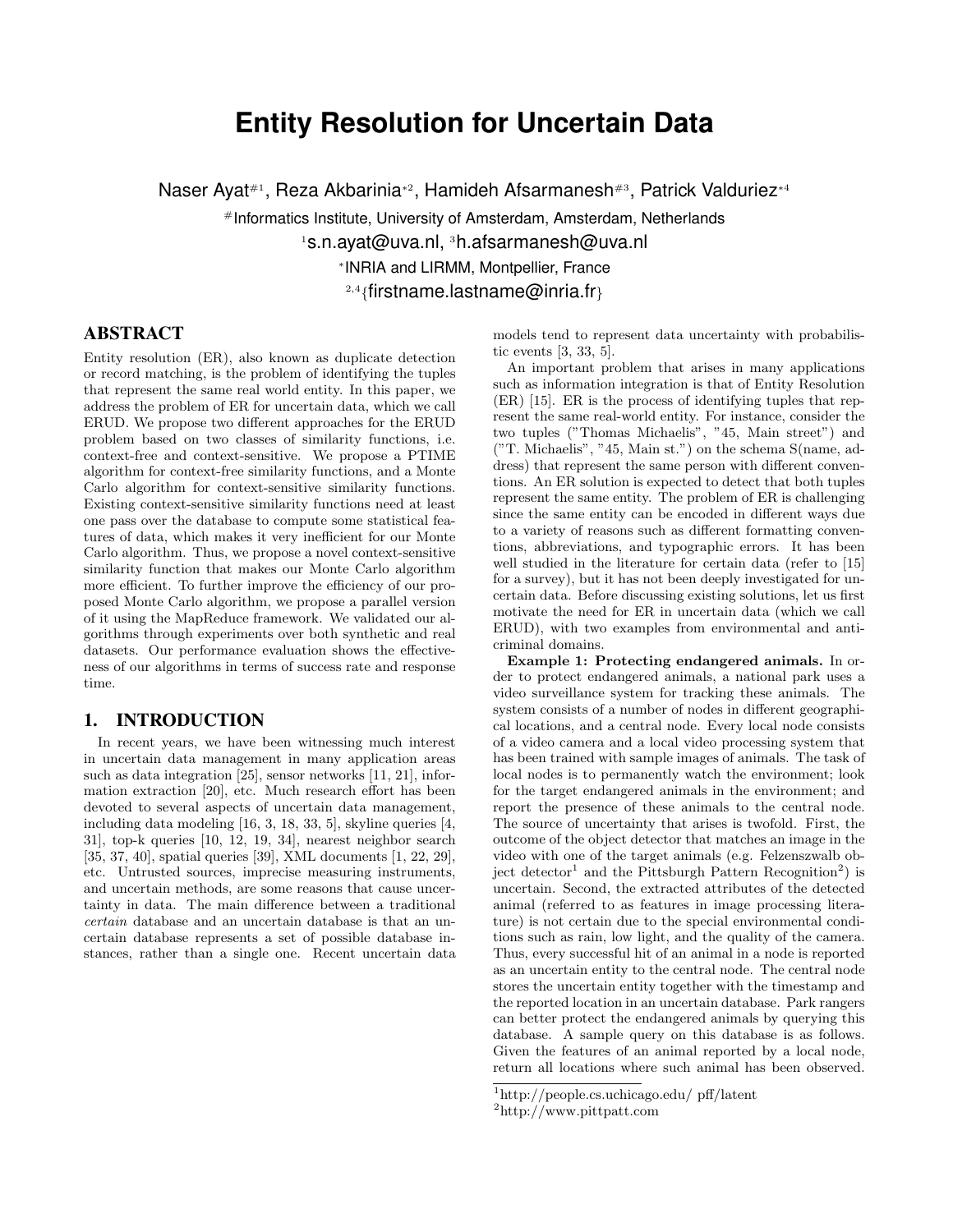Answering this query involves matching the specified uncertain entity with the uncertain entities stored in the database.

Example 2: Suspect detection in anti-criminal police database. The anti-criminal police is faced with many crimes every year. It spends a lot of time and money gathering data about every crime from different sources such as witnesses, interrogations, and police's informants. Some of the gathered data are not certain. For instance, the police cannot completely trust informants and witnesses. Thus, confidence values can be attached to them to show their likelihood of truth according to the confidence on the sources. These uncertain data are used to find possible suspects, and can greatly speed up the investigation process. In a very simplified form, the police maintains a single relation Suspects that contains data about suspects. When a crime occurs, detectives gather data about the perpetrator and represent these data in the form of an uncertain entity, say  $e$ . Besides regular SQL queries on the Suspects relation, detectives are also interested in finding instances and entities that are similar to e to get more information about the perpetrator represented by e. Note that if there is more than one perpetrator, the police can represent each one using an uncertain entity and repeat the process for each entity.

Existing proposals for the ER problem are not applicable to the above examples since they ignore confidence values completely and return the most similar tuples as the solution. Furthermore, the semantics of the solution for the ERUD problem has not been clearly defined in the literature. To the best of our knowledge, the works presented in [26] and [30] are the only proposals for dealing with the ERUD problem. The proposal in [26] ignores the confidence values and the proposal in [30] uses the confidence values only for normalizing the similarity of the uncertain entities, i.e. mapping it to the range [0,1]. Inspired by the literature on uncertain data management, the goal of this paper is to adopt the well-known possible worlds semantics for defining the semantics for the ERUD problem and propose efficient algorithms for computing it.

We formulate the ERUD problem as follows. Let  $e$  be an uncertain entity represented by multiple possible alternatives, i.e. tuples, each with a confidence value. Let D be an uncertain database composed of a set of uncertain entities. Then, given  $e$ ,  $D$ , and a similarity function  $S$ , the problem is to find the most similar entity in  $D$  to  $e$ , as well as the tuple in  ${\cal D}$  that is closest to one of the  $e's alternatives. Note that$ with uncertain data, we must redefine the concept of matching entities, which is different from certain databases where each entity is represented by only one alternative. This problem is challenging for the following reasons. First, we must take into account two parameters for matching the entities: the similarity and the confidence value. Second, uncertainty in e results in different similarity values between e and the tuples of D. Third, when we use context-sensitive similarity functions (see the definition in Section 3), the similarity of two entities may be different in different possible worlds, i.e. in different instances of the database. A naive solution for ERUD involves enumerating all possible worlds of the uncertain entity and the database. However, this solution is exponential in the number of tuples of D.

In this paper, we address the ERUD problem and propose a PTIME algorithm for one of the two classes of similarity functions. For the other class of similarity functions, we use Monte Carlo randomization for approximating the answer. To the best of our knowledge, this is the first study of the ERUD problem that adopts the possible world semantics and the first efficient algorithm for implementing it. Our contributions are summarized as follows:

- We adapt the possible worlds semantics of uncertain data to define the problem of ERUD based on novel concepts of most-probable match pair and most-probable match entity.
- We propose a PTIME algorithm for the ERUD problem. This algorithm is applicable to one of the two existing classes of the similarity functions. For the rest of similarity functions (i.e. context-sensitive), we propose a Monte Carlo approximation algorithm.
- We deal with the problem of significant setup time in existing context-sensitive similarity functions, which makes them very inefficient for the Monte Carlo algorithm. We propose a new context-sensitive similarity function that is very appropriate for the Monte Carlo algorithm.
- We propose a parallel version of our Monte Carlo algorithm using the MapReduce framework.
- We conduct an extensive experimental study to evaluate our approach for ERUD over both real and synthesis datasets.

The rest of the paper is organized as follows. In Section 2, we present our uncertain data model, and define the problem we address. In Section 3, we propose our solution for the ERUD problem. In section 4, we present our solutions for improving the performance of the Monte Carlo algorithm. In section 5, we report the performance evaluation of our techniques over synthesis and real data sets. Section 6 discusses related work. Section 7 concludes.

#### 2. PROBLEM DEFINITION

In this section, we first give our assumptions regarding the uncertain data model. Then, we define the problem which we address.

## 2.1 Uncertainty Model

#### Entity model

In the traditional relational model, an entity is represented as a tuple by assigning a value to each attribute of the relation. For example, consider schema S(Age, Height, Weight, Hair-color, Eye-color) for representing people and entity  $e_c(35, 175, 80, 'Black', 'Gray')$  for representing a specific person. This model is suitable in situations where we are certain about the attribute values of an entity. We need a more powerful model in situations that we need to represent an uncertain entity. For this, we adopt the popular x-tuple uncertain entity model [2]. In x-tuple uncertainty model, an entity is represented by several possible certain entities, called alternatives, each associated with a confidence value so that the sum of the confidence values is less than or equal to 1. At each time, at most one alternative can exist. As an example of x-tuple, consider the entity that is shown in Figure 1(a). Note that either  $t_1$  or  $t_2$  is valid at a given time. The attributes age, height, and weight can take values in an interval.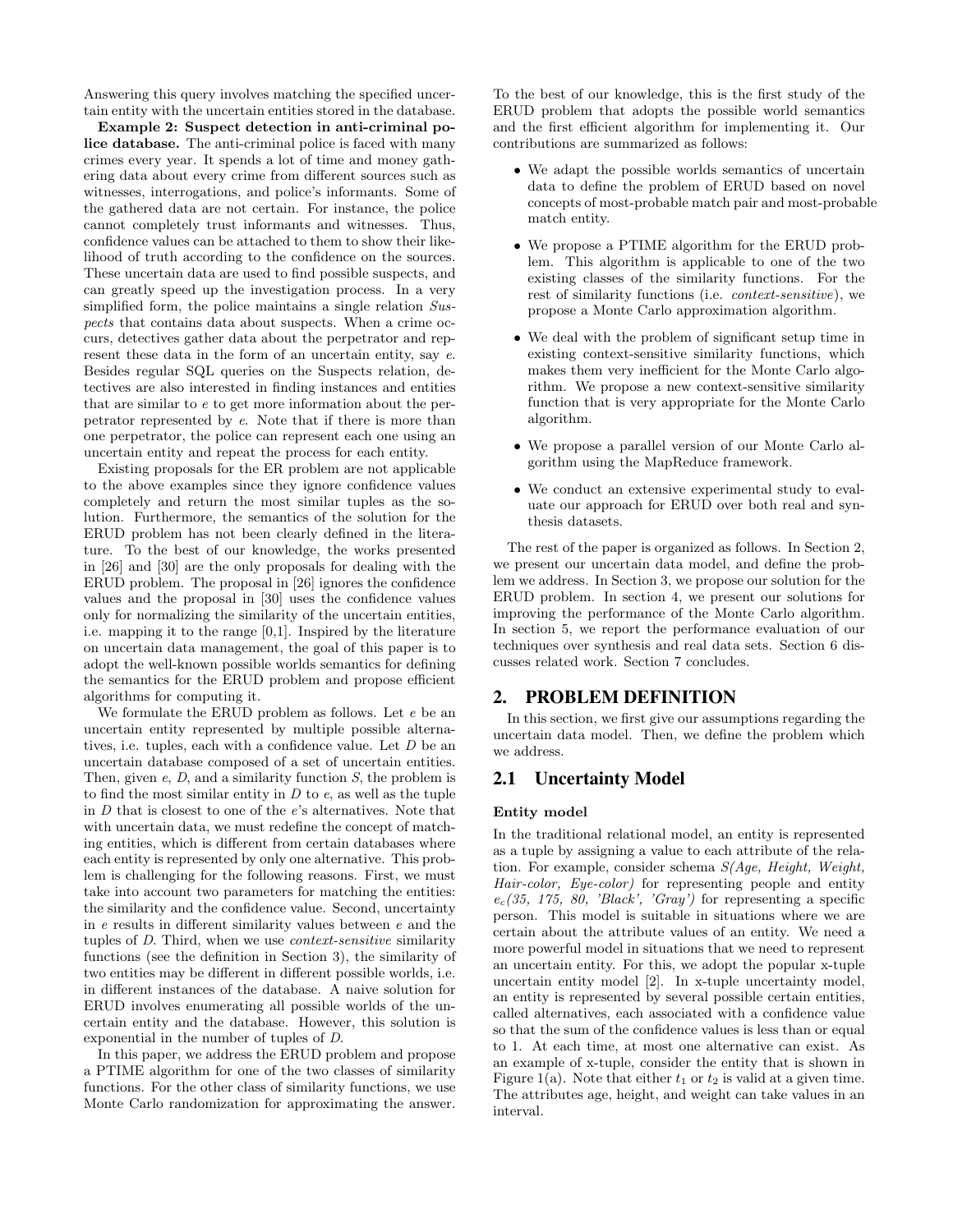| Entity | Alternative   Age   Height   Weight   Eye color   Confidence |       |                   |                          |      |     |
|--------|--------------------------------------------------------------|-------|-------------------|--------------------------|------|-----|
| е      |                                                              |       | $35-40$   175-180 | $90+$                    | Grav | 0.4 |
|        | U2                                                           | 25-30 | $185-190$         | $\overline{\phantom{0}}$ | Blue | 0.5 |

| ×<br>. . |  |
|----------|--|
|          |  |

| <b>Suspects</b> | Alternative    | FName       | LName | Age | Height | Weight | Gender | Eve color $\vert$ | $\bf{Photo}$ | Confidence |
|-----------------|----------------|-------------|-------|-----|--------|--------|--------|-------------------|--------------|------------|
| $\mathbf{e}_1$  | $\tau_3$       | F1          | L1    | 38  | 178    | 70     | М      | $_{\rm Grav}$     | Ph1          | 0.6        |
|                 | U4             | F1          | L1    | 36  | 168    | 80     | М      | Hazel             | Ph2          | 0.4        |
| e <sub>2</sub>  | $\mathrm{t}_5$ | $_{\rm F2}$ | L2    | 36  | 180    | 75     |        | Blue              | Ph3          | 0.3        |
|                 | t6             | F2          | L2    | 30  | 185    | 70     |        | $_{\rm Grav}$     | Ph4          | 0.5        |

| World W        | p(W)                                |
|----------------|-------------------------------------|
| $\{t_3\}$      | $0.6 \times (1 - 0.3 - 0.5) = 0.12$ |
| $\{t_4\}$      | $0.4 \times (1 - 0.3 - 0.5) = 0.08$ |
| $\{t_3, t_5\}$ | $0.6 \times 0.3 = 0.18$             |
| $\{t_3, t_6\}$ | $0.6 \times 0.5 = 0.3$              |
| $\{t_4, t_5\}$ | $0.4 \times 0.3 = 0.12$             |
| $\{t_4, t_6\}$ | $0.4 \times 0.5 = 0.2$              |
|                | (c)                                 |

Figure 1: a) Example of an entity in x-tuple model, b) Example of x-relation Suspects, c) the possible worlds of Suspects

#### Database model

We adopt a popular uncertain database model in this paper. This model, denoted as x-relation model [2], uses the x-tuple uncertainty model, which we described above as a model for representing uncertain entities. In the x-relation model, the uncertain database  $D$  consists of a set of pairwise disjoint x-tuple entities. At most one alternative of an entity can exist in a possible world and different entities can exist independently from each other. Formally,

$$
D = \{e^1, \dots, e^n\}, e^i = \{t_1^i, \dots, t_{|e_i|}^i\}, e^i \neq \emptyset, e^i \cap e^j = \emptyset,
$$
  
 $i, j \in [1..n].$ 

Let T be the set of all tuples appearing in D, i.e.  $T =$  $\bigcup_{i\in[1..n]}e^i$ , and  $p(t)$  be the probability of the occurrence of t, and  $W$  be any subset of  $T$ . The probability of  $W$  occurring is  $p(W) = \prod_{i=1}^{n} p(e^i)$ , where for any  $e^i \in D$ ,  $p(e^i)$  is defined as:

$$
p(e^i) = \begin{cases} p(t) & \text{if } W \cap e^i = t \\ 1 - \sum_{t \in e^i} p(t) & \text{if } W \cap e^i = \emptyset \\ 0 & \text{otherwise} \end{cases}
$$

If  $p(W) > 0$ , we say W is a possible world of D. The set of all possible worlds denoted as possible worlds space of uncertain database  $D$ . We refer to  $D$  as x-relation. Figures  $1(b)$  and  $1(c)$  show an example x-relation, named Suspects, and all of its corresponding possible worlds, respectively. In the Suspects relation,  $t_3$  and  $t_4$  are  $e_1$ 's alternatives and  $t_5$ and  $t_6$  are  $e_2$ 's alternatives.

#### 2.2 Problem Statement

In a certain database, the problem of entity resolution is defined as follows  $[7]$ : given a tuple t and a database D, find  $t_{max} \in D$  such that  $t_{max}$  has the maximum similarity to t. While the problem of finding  $t_{max}$  is semantically clear in certain data, its semantics is not clear in uncertain data since we have to consider two parameters: similarity and probability. The interaction between the concepts most similar and most probable makes different definitions possible. The followings are two of the main definitions:

- The most similar tuple in the most probable world.
- The tuple that has the highest probability to be the most similar in all possible worlds.

In this paper, we deal with the second definition since the first definition ignores the fact that the aggregated probability of a tuple, other than the most similar tuple in the most probable world, may exceed the probability of the most probable world.

Let us first consider the case where the entity e has a single alternative. In this case, the probability that a tuple  $t \in D$  be the most similar to e, say  $Pr_{first}(t)$ , is equal to the cumulative probability of the possible worlds where  $t$  is  $t_{max}$ , i.e. the most similar tuple to e. We denote the tuple with maximum  $Pr_{first}$  as the most-probable match tuple for entity e.

In the case where the entity e has multiple alternatives, the most-probable match tuple needs to be extended by the alternative of e with which it is the most-probable match tuple, say pair  $(t_i, t_j)$ ,  $t_i \in e, t_j \in D$ . We refer to this pair as most-probable match pair and we use the first element of the pair for entity e and the second element for relation D. In addition to the most-probable match pair concept,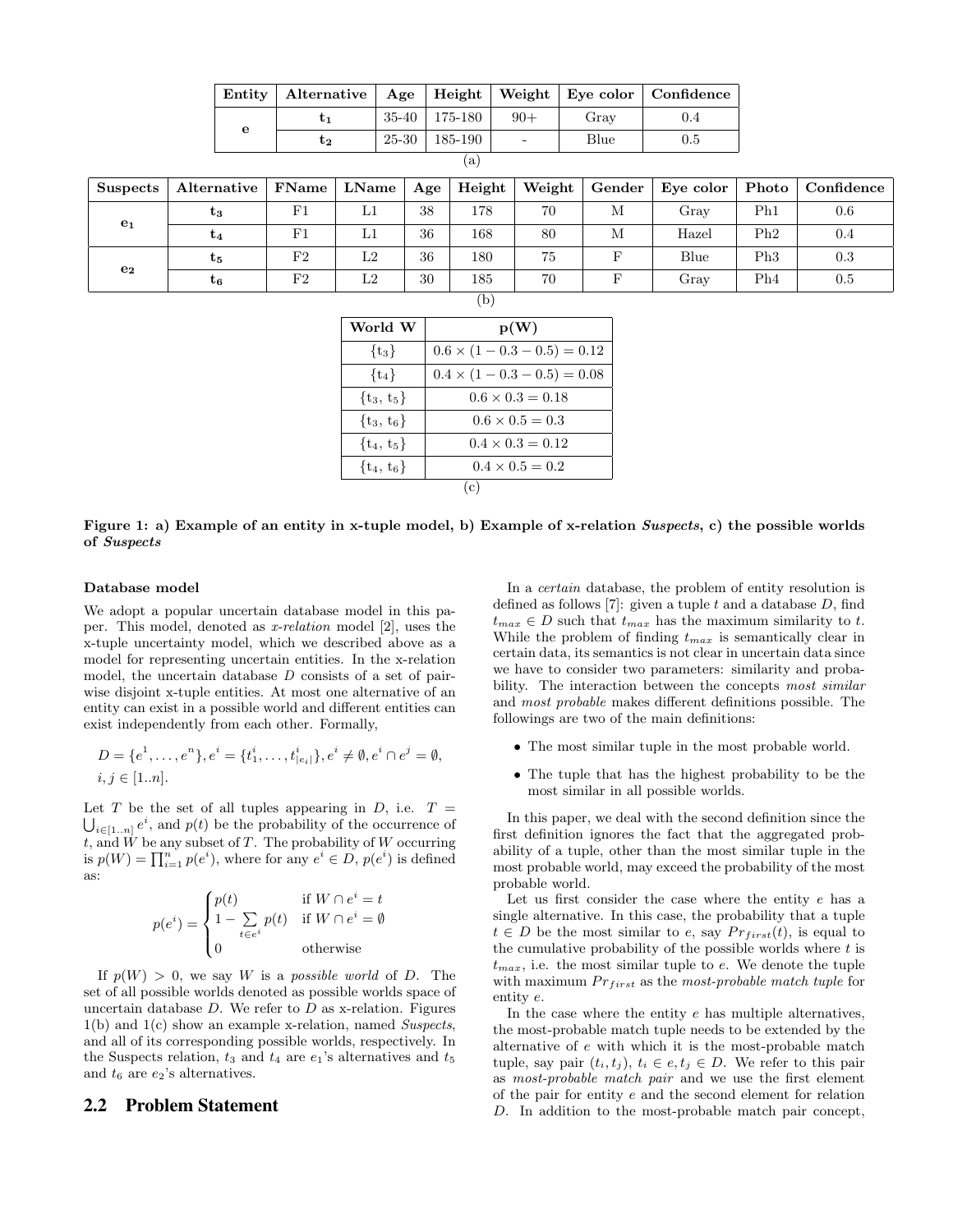uncertain data enables us to define another new concept, which does not make sense in *certain* data: *most-probable* match entity. The most-probable match entity  $e$  is an entity in  $D$  that has the highest probability of being most similar to e. Also to avoid repetition, we refer to the two concepts of the most-probable match pair and the most-probable match entity as most-probable matches. Let us intuitively explain these concepts using an example.

| Rank           | Pair         | Pr    |
|----------------|--------------|-------|
| 1              | $(t_1, t_5)$ | 0.12  |
| $\overline{2}$ | $(t_1, t_3)$ | 0.168 |
| 3              | $(t_1, t_6)$ | 0.08  |
| $\overline{4}$ | $(t_2, t_5)$ | 0.15  |
| 5              | $(t_2, t_4)$ | 0.14  |
| 6              | $(t_2, t_6)$ | 0.15  |
| 7              | $(t_1, t_4)$ | 0.032 |
| 8              | $(t_2, t_3)$ | 0.06  |
|                | (a)          |       |
|                |              |       |

| Entity         | Pr                                  |
|----------------|-------------------------------------|
| e <sub>1</sub> | $0.168 + 0.032 + 0.06 + 0.14 = 0.4$ |
| e2             | $0.12+0.08+0.15+0.15=0.5$           |
|                | (b)                                 |

#### Figure 2: Example of most-probable matches in the Suspects relation

Example 3. Consider the *Suspects* relation and the entity e from the motivating example 2 in the previous section and suppose there is a similarity function which ranks the tuple pairs based on their similarity with each other. Figure 2 shows the result of computing the probability of being the most similar pair for each of eight possible tuple pairs and the most similar entity for the two entities  $e_1$  and  $e_2$ . This figure shows that  $(t_1, t_3)$  is the most-probable match pair and entity  $e_2$  is the most-probable match entity.

We now formally define the concept of most-probable matches.

DEFINITION 1. Most-probable matches:

Let  $D = \{e^1, \ldots, e^n\}$ ,  $e^i = \{t_1^i, \ldots, t_{|e_i|}^i\}$ ,  $i \in [1..n]$  be an uncertain x-relation with possible worlds  $PW(D)$  on schema  $S_D$ . Let e be an uncertain x-tuple entity on schema  $S_e$  and  $S_e \subseteq S_D$ . Let  $W = e \times PW(D)$  be the possible worlds space of e and D. Let  $X = \{x^1, \ldots, x^m\}$  be the set of pairs  $x^i = (t_j, t_k), x^i \in w, w \in W, t_j \in e, t_k \in D$ , where in each pair,  $t_k$  is the most similar tuple  $(t_{max})$  to  $t_j$  in a nonempty set of possible worlds  $PW(x^i) \subseteq W$  according to the S similarity function. Then, we define:

• The most-probable match pair as:

$$
\arg\max_{x^i} \left( \sum_{w \in PW(x^i)} Pr(w) \right)
$$

• The most-probable match entity as:

$$
\underset{e^k, (t_j, t_l^k) \in x^i}{\arg \max} \left( \sum_{w \in PW(x^i)} Pr(w) \right)
$$

As mentioned earlier, we refer to these concepts as mostprobable matches.

Given uncertain x-tuple entity e and uncertain x-relation D, our goal is to efficiently find the most-probable matches.

#### 3. COMPUTINGMOST-PROBABLEMATCHES

The entity resolution approach strongly depends on the similarity function that computes the similarity between the given entity and the tuples of the database. In the literature, several similarity functions have been introduced (see [6] and [9] for surveys). They can be categorized into two classes: context-free and context-sensitive. In a context-free similarity function, the similarity value of two tuples only depends on their attribute values. Jaro-Winkler [36], Monge-Elkan [27, 28] and Levenshtein [24] are examples of context-free similarity functions.

On the other hand, in a context-sensitive similarity function, the similarity value of two tuples depends on the attribute values of the two tuples and also on the relation to which they belong. This means that the similarity of two tuples may change when the other tuples of the relation change. TFIDF [8] and Ranked-List-Merging [17] are examples of context-sensitive similarity functions. While previous research has shown that there is no similarity function suitable for all domains [6], the context-sensitive functions are shown to be more promising than context-free functions for data similarity computation [6, 9].

In this section, we consider both classes of similarity functions for the ERUD problem. We first assume a context free similarity function, and propose a solution for computing the most-probable matches over an uncertain x-relation. Then, for the case of context-sensitive similarity functions, we propose a Monte Carlo approximation.

### 3.1 Context-free Similarity Function

In the case of context-free similarity function, the similarity score of a pair (tuple, tuple) remains constant in all possible worlds where the tuple appears. We rely on this fact to efficiently compute for each tuple pair the aggregate probability of being the most similar. Consider a pair  $(t, t')$ such that t is an alternative of the entity  $e$  and  $t'$  an alternative of the database x-tuples. The core idea of our approach is that in the case of context-free similarity function, the probability that the pair  $(t, t')$  be the most similar, is equal to the probability that  $(t, t')$  exists in the database and all pairs with higher similarities do not exist.

Algorithm 1 describes the details of our method for computing the most-probable matches. This algorithm, denoted as MPM algorithm, takes as input an uncertain x-relation database  $D$ , uncertain x-tuple entity  $e$ , and context-free similarity function Sim. Steps 4-9 are repeated for every alternative of e, say  $e_i$ . Step 4 computes the similarity score of  $e_i$ to every tuple of  $D$ ; sorts the tuples based on their similarity scores; and stores the result in list L. For every tuple  $t_k$ , steps 6-10 compute the probability of the event that  $t_k$  appears as the most similar in the possible worlds of D. This event is the intersection of two independent events:  $e_i$  exists;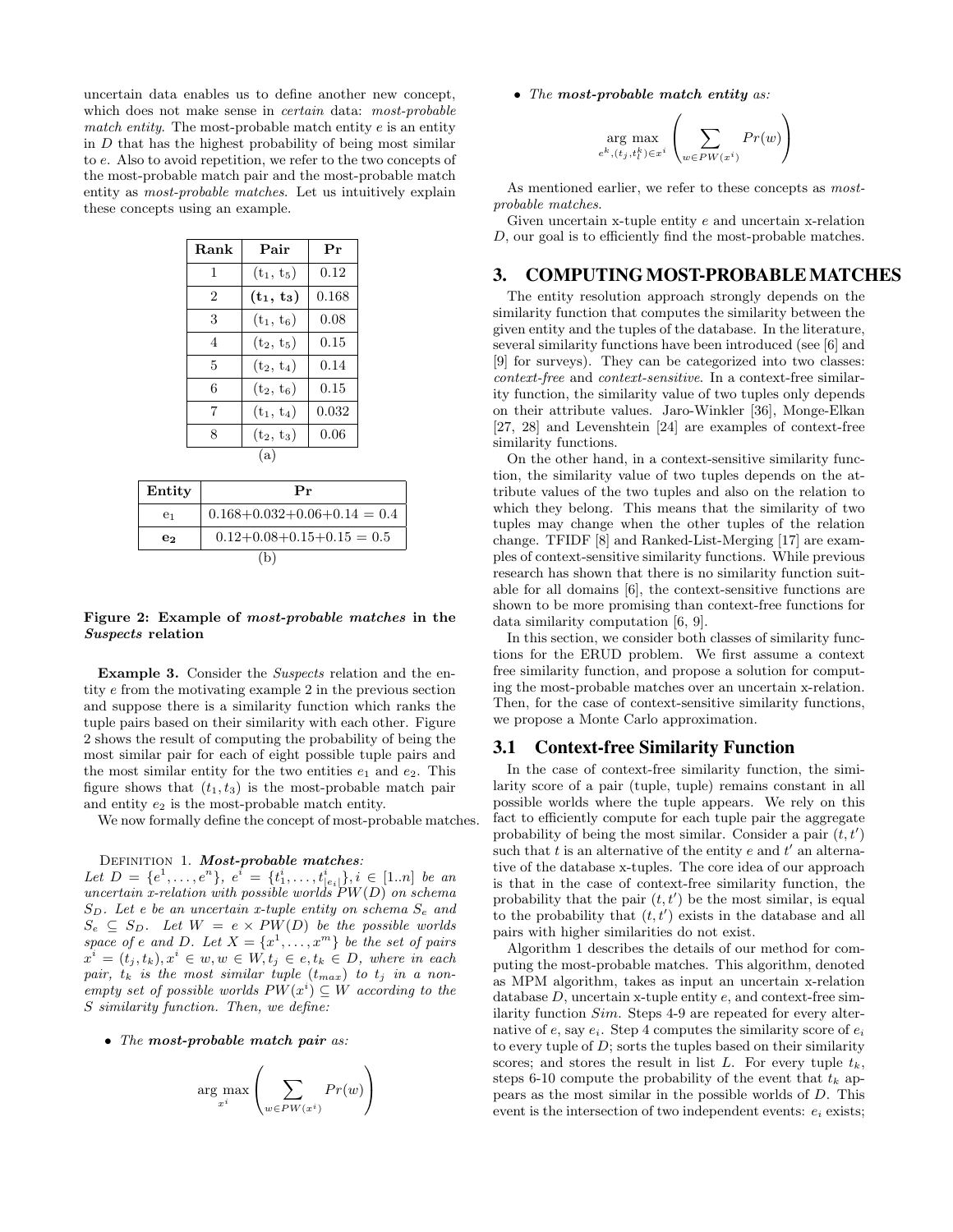and among tuples  $t_1$  to  $t_k$  only  $t_k$  exists. For computing the probability of the latter event, the correlated tuples have to be grouped together. This is done by steps 6-9. Step 6 put the tuples  $t_1$  to  $t_k$  in the set  $T_k$  and step 7 obtains the intersection of every x-tuple in D with the members of  $T_k$ . The resulted sets are in fact the correlated members of  $T_k$ , which are grouped together. Step 8 computes the group that includes  $t_k$ , say E group, and step 9 puts the other groups in set N. We are looking for possible worlds in which tuple  $t_k$ from group  $E$  exists and none of the members of the groups in N exist. In such possible worlds, pair  $(e_i, t_k)$  is the most probable. Step 10 computes the product of these probabilities to obtain the probability that the pair  $(e_i, t_k)$  appears at the first rank in the possible worlds of D. When the algorithm finishes computing the probabilities of all pairs, step 14 finds the most-probable matches. This step finds the most-probable match pair by finding the record in sets  $S$  with the maximum value for  $pr$  field. The most-probable match entity can be computed by aggregating the pr field for every entity  $e^i \in D$  and then finding the entity with maximum aggregated pr value.

Algorithm 1 Computing most-probable matches for the case of context-free similarity function

Input: - Uncertain x-relation database  $D = \{e^1, \ldots, e^q\}$ from tuple domain  $T = \bigcup_{i=1}^{q} e^{i}$ - Uncertain entity  $e = \{e^1, \ldots, e^m\}$ - Context-free similarity function Sim Output: - Most-probable matches 1: define list L 2: define set S and  $S \leftarrow \emptyset$ 3: for all  $e_i \in e$  do 4: sort D tuples based on  $Sim(e_i, t_j), t_j \in D$ , in descending order and store the result in list L 5: for all  $t_k \in L$  do 6:  $T_k \leftarrow \{L[1], \ldots, L[k]\}$ 7:  $D_k \leftarrow \{e^i \mid e^i = e^j \cap T_k, e^j \in T, e^i \neq \emptyset\}$ 8:  $E \leftarrow \{e^i \mid e^i \in D_k, e^i \cap t_k \neq \emptyset\}$ 9:  $N \leftarrow D_k - E$ 10:  $pr \leftarrow p(t_k) \times p(e_i) \times \prod$  $e^j \in N$  $\sqrt{ }$  $1-\sum$ t∈ej  $p(t)$  $\setminus$ 11: add record  $(e_i, t_k, pr)$  to set S 12: end for 13: end for 14: find the most-probable matches using set S and return them

Let us analyze the execution time of MPM Algorithm as follows. Let  $n$  be the number of tuples involved in  $D$ , and  $m$ be the number of alternatives of e. Step 4 takes  $O(n \times log n)$ time for computing the similarity scores and  $O(n \times log n)$  for sorting the scores. An efficient implementation of steps 6-9 takes  $O(k+q)$  time, where q is the number of x-tuples in D. Thus, steps 5-9 take  $\sum_{k=1}^{n} O(k+q)$  time, which is  $O(n^2)$  since  $q < n$ . Therefore, steps 4-9 are done in  $O(n^2)$ . Since these steps are repeated  $m$  times (i.e. the number of alternatives of e), steps 3-9 take  $O(m \times n^2)$  time. Step 10 takes  $O(m \times n)$ 

time, which is dominated by  $O(m \times n^2)$ . Thus, the execution cost of the algorithm is  $O(m \times n^2)$ .

## 3.2 Context-sensitive Similarity Function

In this section, we first present a Monte Carlo approach for approximating the most-probable matches.

When the similarity function is context-sensitive, the similarity between two tuples may change when the contents of the database changes. For instance when using TFIDF, adding or removing tuples to/from database, may change the frequency of the terms in the database, which in turn changes the similarity score of two tuples. This means that the similarity of two tuples in different possible worlds does not remain constant. Therefore, we cannot use the MPM algorithm for computing most-probable matches.

In the absence of an efficient exact algorithm for ERUD in the case of context-sensitive similarity functions, we use the randomized algorithm Monte Carlo (MC) for approximating the answer. The MC algorithm repeatedly chooses at random a possible world and an alternative of the uncertain entity, and computes the pair that is the most similar. For each pair  $\omega = (e_i, t_j)$ , the probability  $p(\omega)$  of being the most similar match, is approximated by  $p'(\omega)$ , which is the fraction of times that  $t_j$  was the most similar to  $e_i$ . The MC algorithm guarantees that after sampling N possible worlds,  $p'(\omega)$  is in the interval  $\left[ p(\omega) - \frac{z\delta}{\sqrt{N}}, p(\omega) + \frac{z\delta}{\sqrt{N}} \right]$  with the confidence  $1 - \delta$ , where  $P^{-}{-z \leq N(0, 1) \leq z} = 1 - \delta$ ,  $N(0, 1)$  is the standard normal distribution, and  $\delta$  is the deviation of the distribution.

We don't know  $\delta$  a priori, but we can approximate it. To use MC algorithm, we have to first estimate the needed N. For this, we first simulate a small number  $N_0$  of trial runs, thereby yielding  $X_0^{\omega}, \ldots, X_{N_0}^{\omega}$  for each pair  $\omega$ . We then compute:

$$
P_{N_0}^{\omega} = \frac{X_0^{\omega} + \ldots + X_{N_0}^{\omega}}{N_0}
$$

P

and

$$
\delta_{N_0}^{\omega} = \sqrt{\frac{\sum\limits_{i=1}^{N_0}(X_i^{\omega} - P_{N_0}^{\omega})^2}{N_0 - 1}}
$$

.

Assuming that we need a final confidence interval with halfwidth  $\epsilon$ , we compute  $N^{\omega}$  as

$$
N^{\omega} \approx \frac{z^2 (\delta_{N_0}^{\omega})^2}{\epsilon^2}
$$
 and  $N = max(N^{\omega})$ .

Then, we have to sample  $N$  possible worlds to obtain the desired confidence.

## 4. IMPROVING PERFORMANCE OF MC ALGORITHM

In this section, we propose two solutions to improve the performance of the MC algorithm which we presented in previous section. First, we propose a new context-sensitive similarity function is appropriate for Monte Carlo computation. As we will show in Section 5, our similarity function significantly outperforms the baseline context-sensitive similarity functions in terms of success rate and response time.

Then, we propose a parallel version of the MC algorithm using the MapReduce framework.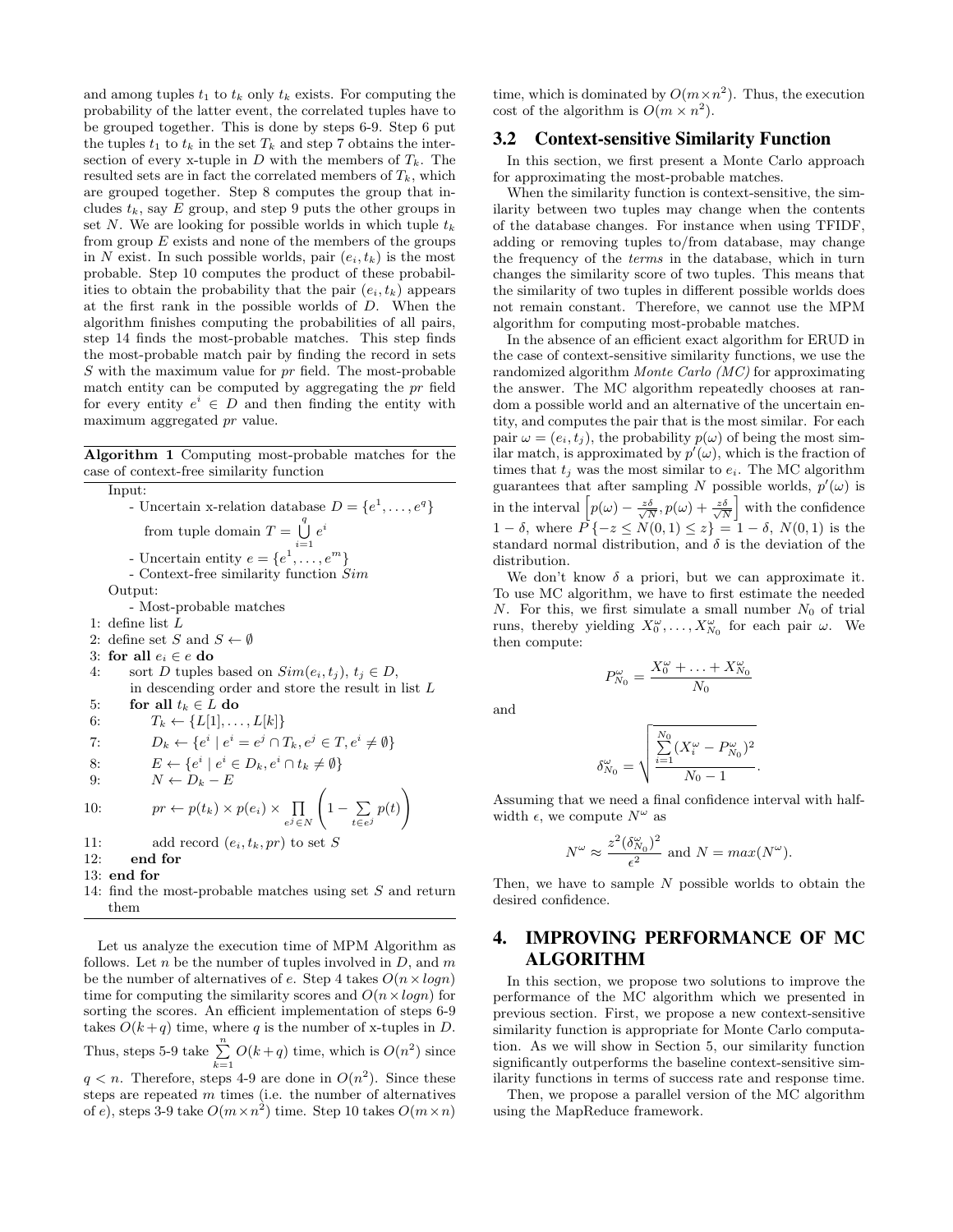### 4.1 CB Similarity Function

To the best of our knowledge, all context-sensitive similarity functions in the literature need a setup time for at least one pass over the database to compute some statistical features of the data. For example TFIDF similarity function needs to compute term and document frequencies to be able to operate. In many applications, spending some time for setting up the similarity function is reasonable since we setup the function once and use it many times. However, this is not the case for our MC algorithm because for each selected possible world, we have to spend a significant time to setup the similarity function that is used once, only for the selected possible world.

In this section, we propose CB (Community Based), a novel similarity function which avoids this problem since it does not need any time to setup. It gives more importance to the more discriminative attributes of the two tuples by introducing the novel concept of community. A community  $C$  of a relation  $D$  is defined as the largest subset of  $D$ 's tuples that are similar, i.e. their similarity is more than a threshold, based on a non-empty subset of D's attributes. In CB, the similarity of two tuples depends on the size of the most specific community to which they belong. The smaller the size of the community, the more similar are the two tuples.

For computing the similarity of a tuple  $t'$  to a given tuple  $t$ , CB finds the smallest community to which  $t$  and  $t'$  belong, say community C, and returns  $1/|C|$  as the similarity score of t and t'. If no community involves both t and t', then CB returns 0 as similarity score. Indeed, if two tuples do not belong to any common community, they are not similar at all.

Figure  $3(a)$  shows an example relation D on the schema  $S_D(gender, city, age-range)$  for describing people. As an example, let us take community  $C_1 = \{t_3, t_4, t_5, t_6, t_7, t_8\}$ that represents females and community  $C_2 = \{t_6, t_7, t_8\}$  that contains all females who live in city 'A'. Figure 3(b) shows an example tuple  $t$  and Figure  $3(c)$  shows the similarity of all tuples of relation  $D$  to  $t$ . For instance, tuple  $t_8$  is similar to  $t$ in gender and city attributes. Therefore, the smallest community involving  $t$  and  $t_8$  is the community of females who live in city  $'A'$ , which includes tuples  $t_6$ ,  $t_7$ , and  $t_8$ . Notice that there is no need for attribute values to be equal, but their similarity should be greater than a predefined threshold. We may use any string similarity function for obtaining the similarity of individual attribute values.

CB is context-sensitive since the similarity of two tuples depends not only on their attribute values, but also on the other tuples of the relation to which they belong. Below, we formally define it.

DEFINITION 2.  $CB$  similarity function: Let D be a relation on schema  $S_D$  and e be a tuple on schema  $S_e$  and  $S_e \subseteq S_D$ . Suppose S is a similarity function that computes the similarity between two attribute values from the same domain. Let  $A' \subseteq A$  be the set of attributes in which e is similar to  $t \in D$ . Let  $D' \subseteq D$  be the set of tuples that are  $similar\ to\ e\ in\ all\ attributes\ involved\ in\ A'.\ The\ similarity$ score of e to t, denoted as  $score(e, t)$ , is defined as

$$
score(e, t) = \begin{cases} \frac{1}{|D'|} & \text{if } |D'| \neq 0\\ 0 & \text{if } |D'| = 0 \end{cases}
$$

|                | Gender | City | Age-range |
|----------------|--------|------|-----------|
| $t_1$          | М      | B    | 18-40     |
| $t_{2}$        | М      | B    | $0 - 17$  |
| $t_{3}$        | F      | B    | 18-40     |
| $t_{4}$        | F      | B    | 41-64     |
| $t_{5}$        | F      | B    | 41-64     |
| $t_{6}$        | F      | A    | 18-40     |
| $t_{7}$        | F      | A    | 18-40     |
| $t_{8}$        | F      | A    | 41-64     |
| t <sub>9</sub> | М      | А    | $65+$     |
| $t_{10}$       | М      | С    | 18-40     |
|                |        | (a)  |           |
|                | Gender | City | Age-range |

|  | Gender   City   Age-range |
|--|---------------------------|
|  | 18-40                     |
|  |                           |

|          | Smallest community            | Similarity |
|----------|-------------------------------|------------|
| t1       | $\{t_1,t_3,t_6,t_7,t_{10}\}$  | 1/5        |
| $t_{2}$  |                               | $\theta$   |
| $t_{3}$  | $\{t_3,t_6,t_7\}$             | 1/3        |
| t4       | $\{t_3,t_4,t_5,t_6,t_7,t_8\}$ | 1/6        |
| tв       | $\{t_3,t_4,t_5,t_6,t_7,t_8\}$ | 1/6        |
| ts       | $\{t_6, t_7\}$                | 1/2        |
| $t_{7}$  | $\{t_6, t_7\}$                | 1/2        |
| $t_{8}$  | $\{t_6, t_7, t_8\}$           | 1/3        |
| t9       | $\{t_6,t_7,t_8,t_9\}$         | 1/4        |
| $t_{10}$ | $\{t_1,t_3,t_6,t_7,t_{10}\}\$ | 1/5        |
|          | (c)                           |            |

Figure 3: a) An example relation  $D$  for representing students, b) An example tuple  $t$ , c) the similarity of  $D$  tuples to  $t$ 

The most similar tuple  $t_{max}$  to e is defined as

$$
t_{max} = \underset{t \in D}{\arg \max}(score(e, t)).
$$

In the rest of this paper, unless otherwise stated, we mean CB whenever we refer to a similarity function .

#### *4.1.1 CB Algorithm*

Algorithm 2 shows the pseudo code of the CB similarity function. It takes as input tuple e and a set of tuples D. It uses a function for estimating the similarity of two attribute values of the same domain. For every tuple in the database, say  $t_i$ , steps 3-9 compute its similarity score. Step 3 computes the subset  $A'$  of attributes in which e and  $t_i$  are similar and step 4 finds all tuples of  $D$ , say  $D'$ , that are similar to  $e$  in all attributes of  $A'$ . Steps 5-9 compute the similarity score based on the size of the set  $D'$ .

*4.1.2 Cost analysis*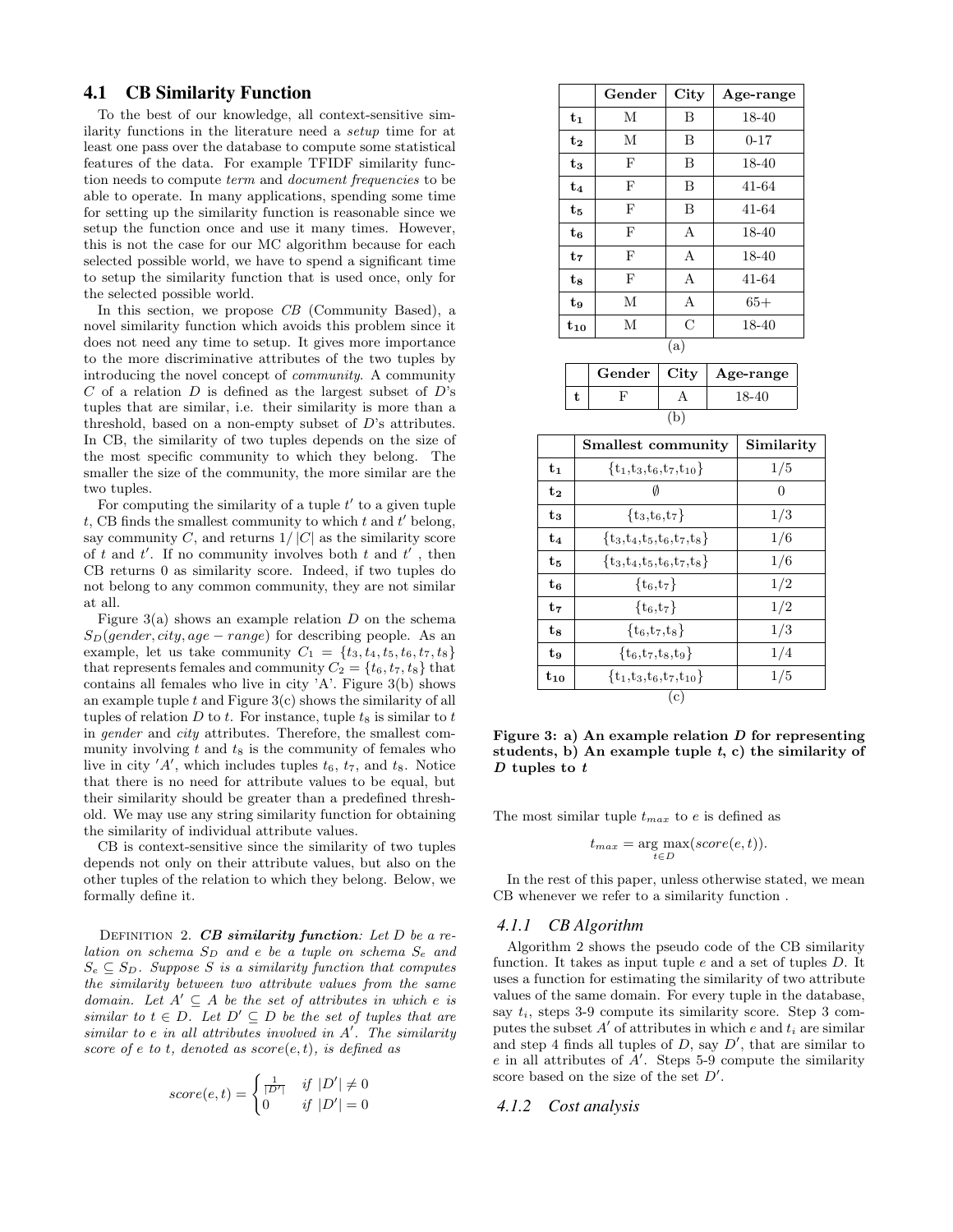Algorithm 2 Computing similarity scores based on the CB similarity function

Input: - tuple e - database  $D(a_1, ..., a_m) = \{t_1, ..., t_n\}$ Output: - array  $Score[n]$ , where  $Score[i]$  represents the similarity between  $e$  and  $t_i$ 1: let A be the set of attributes  $\{a_1, \ldots, a_m\}$ 2: for all  $t_i \in D$  do 3: let  $A' \subseteq A$  be the set of attributes in which  $t_i$ is similar to e //two attributes are regarded as similar if their string //similarity is more than a certain threshold  $T$ 4: let  $D' \subseteq D$  be the set of tuples that are similar to  $e$  in all attributes involved in  $A'$ 5: if  $D' \neq \emptyset$  then 6:  $Score[i] \leftarrow 1/|D'|$ 7: else 8:  $Score[i] \leftarrow 0$ 9: end if 10: end for

Let us analyze the execution time of Algorithm 2. In this algorithm, the first step is to compute for every attribute  $a_i$ of  $e$ , a set  $A_i$  including the tuples of  $D$  that are similar to  $e$  in  $a_i$ . Let the execution time of matching two attribute values be  $q(w)$  where w is the maximum size of the values, and  $k$  be the number of attributes that are common in the schemas of e and D. Thus, this step takes  $\theta(n \times q(w))$ time for every attribute and  $\theta(k \times n \times g(w))$  time for all  $k$  attributes, where  $n$  is the number of tuples involved in the database D. In the next step, for every tuple  $t_i \in D$ , we need to obtain the intersection of all  $A_i$  sets that have  $t_i$  as member, say set  $S_i$ . Obtaining the intersection of  $S_i$ members takes  $O((|S_i| - 1) \times (n - 1))$  time, which is equal to  $O(k \times n)$  since  $|S_i|$  is bounded to k.

We have at most  $2^k$  different  $S_i$  sets and n tuples in D. Thus, executing this step for all tuples in the worst case takes  $min(2^k, n) \times O(k \times n)$  time. Therefore, the algorithm takes  $min(2^k, n) \times O(k \times n) + \theta(k \times n \times g(w))$  time. Usually the maximum attribute value size  $w$  can be considered as a constant and  $2^k < n$ , i.e.  $k < log n$ , thus the worst case execution time of the algorithm can be written as  $O(n^2 \times$  $logn$ ). However, our experiments show that different  $S_i$  sets that occur in practice are far less than  $n$ . Thus, the average execution time of the algorithm is much better than its worst case performance.

#### 4.2 Parallel MC

In this section, we propose a parallel version of the MC algorithm, denoted as MC-MapReduce, using the MapReduce framework.

MapReduce provides a framework for performing a twophase distributed computation on large datasets. In the Map phase, the system partitions the input dataset into a set of disjoint units (denoted as input splits) which are assigned to workers, known as mappers. In parallel, each mapper scans its input split and applies a user-specified map function to each record in the input split. The output of the users map function is a set of  $\langle key, value \rangle$  pairs which are collected for MapReduces Reduce phase. In the reduce phase, the

#### Algorithm 3 Map function

Input:

- $\langle e, D \rangle$ , where e is an uncertain entity, and D is an uncertain database
- context-sensitive similarity function Sim
- 1: generate an alternative  $t$  of  $e$  at random
- 2: generate a possible world  $W$  of  $D$  at random
- 3:  $t_{max} \leftarrow \arg \max_{t' \in W} Sim(t, t')$
- 4:  $key \leftarrow (t, t_{max})$
- 5:  $value \leftarrow 1$
- 6: Emit  $\langle key, value \rangle$

|--|

| Input:                                      |
|---------------------------------------------|
| - key $(t, t')$ , where $t \in e, t' \in D$ |
| - value set $V$                             |
| 1: $key \leftarrow (t, t')$                 |
| 2: $value \leftarrow  V $                   |
| 3: Emit $\langle key, value \rangle$        |
|                                             |

#### Algorithm 5 Finalize

| Input: set S of key-value pairs $\langle (t, t'), m \rangle$ |  |  |  |  |
|--------------------------------------------------------------|--|--|--|--|
| Output: most-probable matches                                |  |  |  |  |
| 1: $N \leftarrow \sum m$<br>$\langle (t,t'),m\rangle \in S$  |  |  |  |  |
| 2: for all pair $\langle (t, t'), m \rangle \in S$ do        |  |  |  |  |
| 3: $P_{(t,t')} \leftarrow m/N$                               |  |  |  |  |
| $4:$ end for                                                 |  |  |  |  |

5: compute most-probable matches using P

key-value pairs are grouped by key and are distributed to a series of workers, called reducers. Each reducer then applies a user-specified reduce function to all the values for a key and outputs a final value for the key. The collection of final values from all of the reducers is the final output of MapReduce.

Given an uncertain entity e, an uncertain database D, and  $N$  as the number of iterations in the MC algorithm, the idea of our MC-MapReduce algorithm is to ask N mappers to do one iteration of the MC algorithm in parallel, then collect the results of mappers in the reduce phase, and compute the most-probable matches.

MC-MapReduce algorithm works as follows. It gets the uncertain entity  $e$ , uncertain database  $D$ , and the required parameters of the MC algorithm (e.g.  $\delta$  and  $\epsilon$ ) as input and computes  $N$  as the number of possible worlds that it should sample to obtain the desired confidence. Then, MC-MapReduce assigns N mappers to do the map function.

Algorithm 3 shows the pseudo code of the map function. This algorithm gets  $e$  and  $D$ , and a context-sensitive similarity function Sim as input. Steps 1-2 generate an alternative of e, say t, and a possible world of  $D$ , say  $W$ , at random. Step 3 computes the most-similar tuple of W to t, say  $t_{max}$ . Steps 4-6 return the key-value pair  $\langle (t, t_{max}), 1 \rangle$  as the output of the map function; meaning that the pair  $(t, t_{max})$  has been the most-similar pair in one possible world.

The MapReduce framework receives all generated pairs and sends all pairs with the same key, i.e.  $(t, t')$ , and the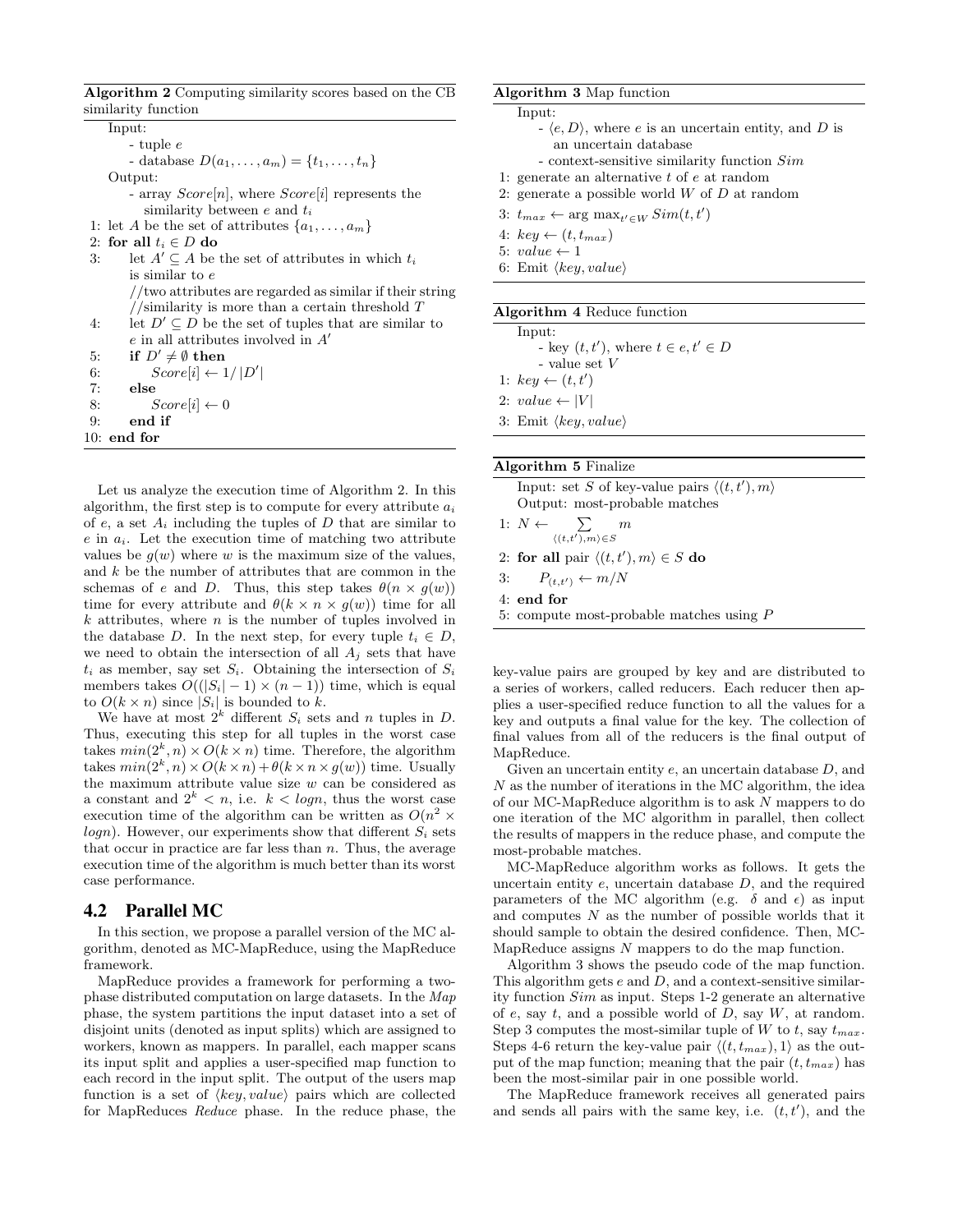set of their values, i.e. 1, to one reducer function. Algorithm 4 shows the pseudo code of the reduce function. This algorithm gets  $(t, t')$  as key and the set of values V, which all of its members are 1, as input. Then, it simply counts the number of members of  $V$ , say  $m$ , and generates the final key-value pair  $\langle (t, t'), m \rangle$  as the output of the reduce function.

Algorithm 5 shows the steps which are performed by MC-MapReduce after all mappers and reducers finish their task. This algorithm gets all key-value pairs  $\langle (t, t'), m \rangle$  as input. Then, it approximates the probability that each tuple pair  $(t, t')$  is the most-probable pair by dividing the number of times that it has been the most-similar pair, i.e.  $m$ , by  $N$ , i.e. the sum of occurrence of all tuple pairs. Using these probabilities, MC-MapReduce approximately computes the most-probable matches.

## 5. PERFORMANCE EVALUATION

In this section, we study the effectiveness of our algorithms through experimentation over synthetic and real datasets. The rest of this section is organized as follows. We first describe our experimental setup. Then, we study the performance of the MPM and MC algorithms. Afterwards, we compare the performance of our similarity function with competing approaches. Finally, we summarize the performance results.

#### 5.1 Experimental setup

We implemented our CB similarity function, MPM, and MC algorithms in Java. We also implemented the MapReduce version of the MC algorithm in Java using Hadoop framework. We compare CB with Monge-Elkan [27, 28], SoftTFIDF [6] and a version of SoftTFIDF introduced in [23], which we denote as Flexi-SoftTFIDF. Monge-Elkan and SoftTFIDF have been shown to perform better than the other similarity functions [6]. We also consider Flexi-SoftTFIDF. We used the SecondString Java package<sup>3</sup> for implementing SoftTFIDF, Flexi-SoftTFIDF, and Monge-Elkan. The SoftTFIDF and Flexi-SoftTFIDF functions use a similarity function for finding similar tokens inside attributes. For this purpose, we used Jaro-Winkler similarity function [36] for all of these methods and we used the same similarity threshold for all of them. To the best of our knowledge, there is no other approach for computing most-probable matches other than expanding the possible worlds, i.e. the naive approach. As a result, we consider the naive approach as the only competitor to our approach.

The datasets that we use for comparing the similarity functions are listed in Table 1. The Cora dataset includes bibliographical information about scientific papers in 12 different attributes. The Restaurant dataset includes the name, address, city, and the type attributes of restaurants.

We use a number of wordlists<sup>4</sup> for the attribute values of the synthetic database. To generate the database, we use one wordlist, say wordlist  $L$ , for each attribute and distribute the words in that wordlist over that attribute using a Gaussian distribution with a mean of  $|L|/2$  and a deviation of  $|L|/6$ , where  $|L|$  is the size of the wordlist L.

To evaluate the performance of MPM and MC algorithms, we use a probabilistic synthetic database. To control the

Table 1: Datasets used in experiments. Source is the place where the dataset originally introduced in, k the number of attributes, n the number of tuples of the dataset, and r the number of searches performed on the dataset

| Name       | Source | k  | n    | r    |
|------------|--------|----|------|------|
| Cora       | [41]   | 12 | 1295 | 1276 |
| Restaurant | [42]   |    | 864  | 224  |
| Synthetic  |        | 10 | 30   | 200  |

characteristic of the database, we introduce  $d_x$ , called the x-degree, as the maximum number of alternatives in an xtuple,  $n$  as the number of tuples in the database, and  $k$  as the number of attributes in the database. To generate the database, we first generate the non-probabilistic synthetic database as we explained above, then we convert it into a probabilistic database as follows. First, we add an attribute named confidence to the database and use Gaussian random numbers with a mean of 0.4 and a deviation of 0.2 for its values. Then, we generate  $d$  as a uniform random number in  $[1, d_x]$ , and repeatedly pick d tuples at random and group them into an x-tuple; if their confidence values add up to more than 1, we relinquish them and take another set of tuples until we form a valid x-tuple. We repeat this process until we group all tuples in valid x-tuples. We use the default value  $d_x = 2$  for the database and also for the uncertain entity unless specified otherwise. We generate the uncertain entity needed for experiments, in the same way that we generated a valid x-tuple.

To emulate a context-free similarity function, we repeatedly pick at random a uniform random number in [0, 1] and attach it as an attribute named A to a tuple. We use the difference between A attributes as the similarity of two tuples. When comparing the MPM algorithm with the naive approach, we use the aforementioned similarity function in both approaches.

When comparing the MC algorithm with the naive approach, we use CB similarity function in both approaches. Moreover, to study the performance of different contextsensitive similarity functions in the MC algorithm, we use SoftTFIDF, Flexi-SoftTFIDF, and CB similarity functions.

Method and performance metrics. To evaluate the performance of the similarity functions, we tested them over both synthetic and real datasets, thus covering all practical cases. Our test method for real datasets is as follows. We repeatedly pick a tuple  $t$  from dataset  $D$ . If  $t$  has at least one duplicate tuple in  $D$ , except itself, we give the task of finding the most similar tuple in  $D-\{t\}$  to t, to the similarity function. If the similarity function returns a duplicate tuple of t, we denote the search as a successful search. We repeat this process for all of the tuples of the dataset. The fraction of times the search is successful denoted as success-rate of the similarity function for dataset D. We use success-rate as one of the performance metrics for comparing the efficiency of different similarity functions.

Our approach for the synthetic dataset is as follows. We repeatedly pick a tuple  $t$  from dataset  $D$  at random. Then, we convert  $t$  to  $t'$  by introducing error in a number of attributes of  $t$  and give the task of finding the most similar tuple in  $D$  to  $t'$ , to the similarity function. If the similarity

<sup>3</sup>http://secondstring.sourceforge.net

<sup>4</sup> ftp://ftp.ox.ac.uk/pub/wordlists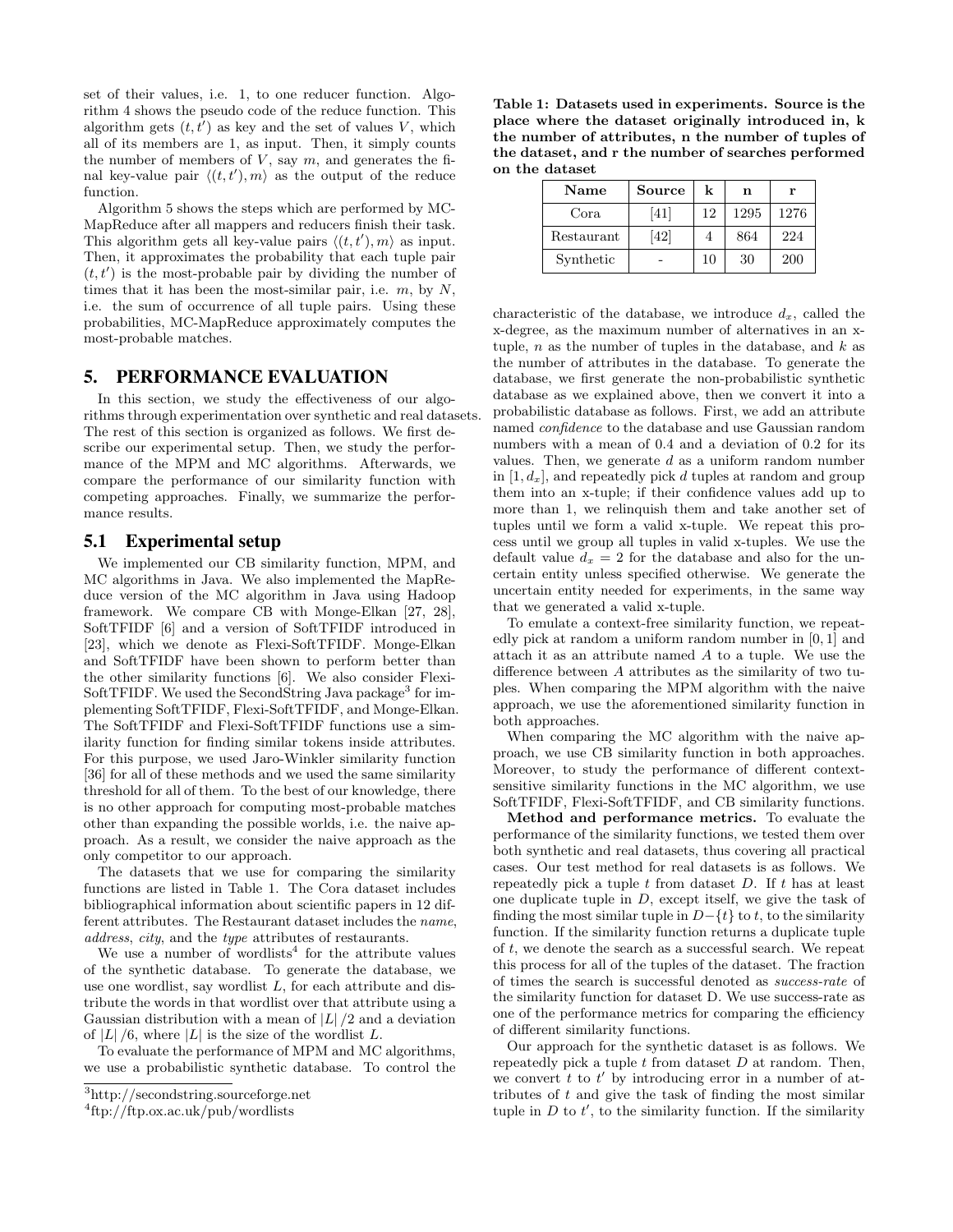

Figure 4: Response times of Naive and MPM



Figure 7: Success-rate of similarity functions over different datasets

function returns  $t$ , i.e. the original tuple before introducing error, as the most similar tuple to  $t'$ , we denote the search as a successful search. To control the process of introducing error into a tuple and the whole test process, we introduce a couple of parameters as follows. The number of times we repeat the test process is denoted as  $r$ ; the similarity threshold for considering two attributes as matching attributes is denoted as T; and the number of matching attributes, which are considered similar to their erroneous version, is denoted as m. We use the default values  $r = 200$ ,  $T = 0.9$ , and  $m = 2$  unless specified otherwise. To introduce error in a tuple, we pick m attributes of the tuple at random and introduce an amount of error, i.e. less than  $T$ , in them to be considered as matching attributes. For other attributes of the tuple, we introduce an amount of error, more than  $T$ , in them to be considered as non-matching attributes.

In addition to the success-rate, we also measure the response time of different similarity functions. Some approaches such as SoftTFIDF and Flexi-SoftTFIDF need a time to setup the process. We denote this time as the setup time of these functions.

To evaluate the performance of the MPM and MC algorithms, we measure their response time and compare it with the naive approach.

We conducted our single-machine experiments on a Windows 7 machine with Intel Xeon 3.3 GHz CPU and 32 GB memory. For the MapReduce implementation, we used the Sara Hadoop cluster<sup>5</sup> which consists of 20 machines each with Dual core 2.6 GHz CPU and 16 GB memory.

#### 5.2 Results

#### *5.2.1 Performance of MPM and MC algorithms*

In this section, we study the performance of MPM and MC algorithms. In our experiments, we set the parameters



Figure 5: Response times of Naive and MC







Figure 6: Response times of different implementations of MC



Figure 9: Response time of different similarity functions with increasing n

of the MC algorithm (see Section 3.2.2), as follows. We set  $N_0$  to 500,  $\delta$  to 0.1, and  $\epsilon$  to 0.05.

With  $n$  increasing up to 2,000,000, Figure 4 compares the response time of the naive approach with that of MPM. This figure shows that the response time of the naive approach increases exponentially with  $n$  but that of MPM increases very smoothly.

Using CB as the similarity function, Figure 5 shows the response time of the naive approach and MC. This figure shows that the response time of the naive approach increases dramatically with increasing  $n$  while that of MC increases linearly with the number of tuples in database.

We conducted experiments to study the effectiveness of different context-sensitive similarity functions in the MC algorithm. Figure 6 shows the response times of two implementations of the MC algorithm, i.e. on a single machine and on the MapReduce framework, using different similarity functions. Overall, both on a single machine and using the MapReduce framework, CB significantly outperforms Soft-TFIDF and Flexi-SoftTFIDF. The response times of Soft-TFIDF and Flexi-SoftTFIDF, which are almost the same, increases dramatically with increasing  $n$ , while that of CB increases smoothly. Figure 6 also shows that the MapReduce implementation always outperforms the single-machine implementation in SoftTFIDF and Flexi-SoftTFIDF. However, in CB, the MapReduce implementation outperforms the single-machine implementation for  $n > 6,000$ . This is because the overhead of the MapReduce framework is more than its gain for small values of  $n$ .

#### *5.2.2 Performance of CB*

In this section, we compare the performance of the CB similarity function with other competing similarity functions.

Figure 7 compares the success-rate of the CB, SoftTFIDF, Flexi-SoftTFIDF, and Monge-Elkan similarity functions over the three datasets listed in Table 1. Over synthetic dataset, CB and Monge-Elkan achieve the highest possible success-

<sup>5</sup>http://www.sara.nl/project/hadoop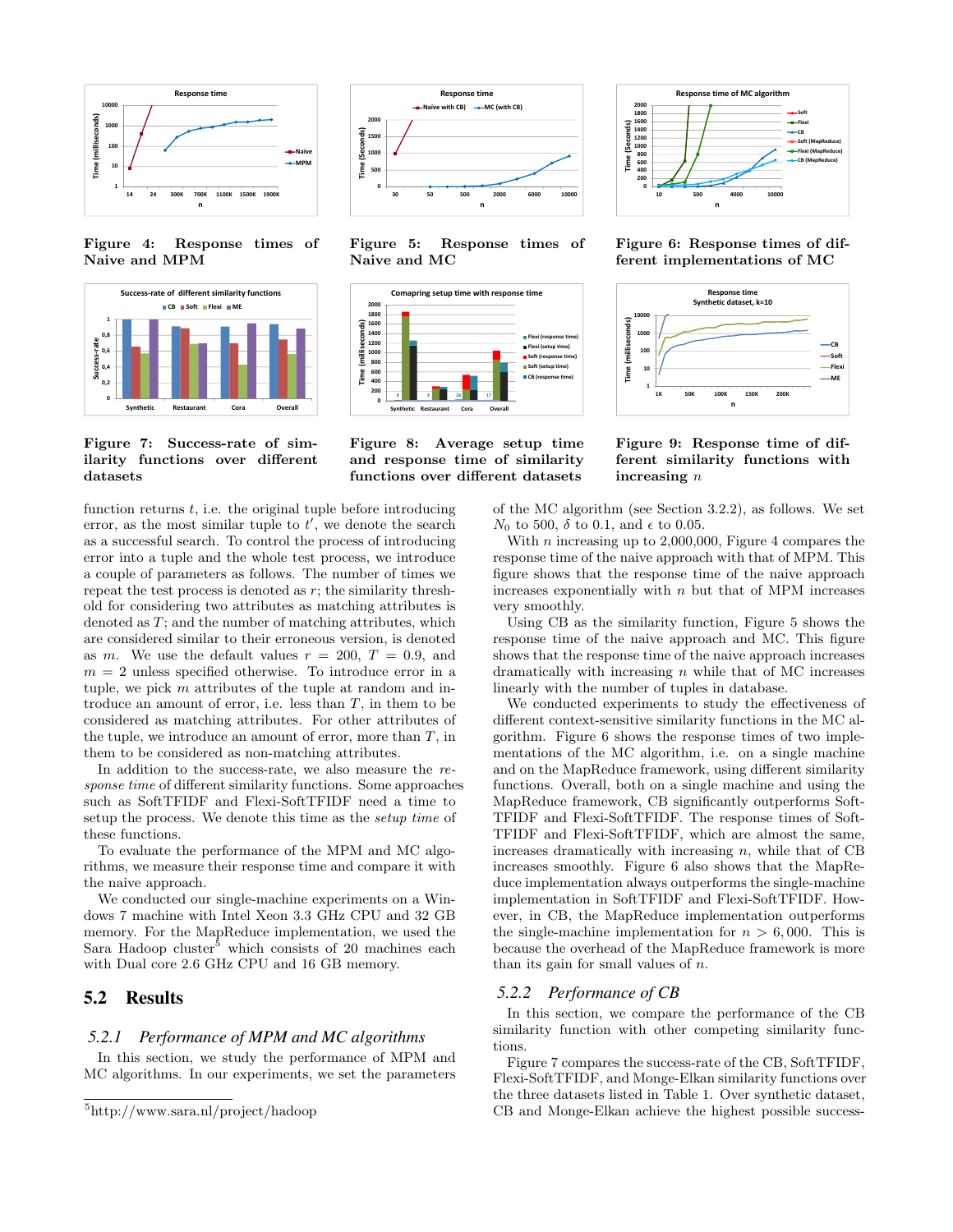rate. CB outperforms the other similarity functions over Restaurant dataset but the success-rate of SoftTFIDF is only 2% less than that of CB. Monge-Elkan outperforms the other similarity functions over Cora dataset but the successrate of CB is only 4% less than that of Monge-Elkan. Figure 7 also shows that CB performs best on average.

Figure 8 shows the average setup time and average response time of different context-sensitive similarity functions over different datasets. Overall, CB has zero setup time; the setup time of SoftTFIDF is 4 times of its response time; and Flexi-SoftTFIDF's setup time is about 3 times of its response time. This is one of the reasons that SoftTFIDF and Flexi-SoftTFIDF perform inefficiently in the MC algorithm.



Figure 10: Response time of different similarity functions with increasing  $k$ 

We also conducted experiments to study how the response time of different similarity functions evolves with increasing  $n$  and also  $k$  (i.e. the number of attributes). To be fair in these experiments, we do not consider the setup time of these similarity functions in the measurements. Figure 9 shows the response time of a search over synthetic dataset with increasing n up to  $240,000$  and k set to 10. This figure shows that CB not only outperforms the other similarity functions but also scales far better than them with the number of tuples in the dataset. Figure 10 shows the response time of a search over synthetic dataset with increasing  $k$  up to 100 and  $n$  set to 1000. This figure shows that CB significantly outperforms and far scales better than its competing approaches.

These results reveal another reason for outperformance of CB over other similarity functions in the MC algorithm. There are two main reasons for the good response time of CB compared to the other methods. The first reason is that CB uses an efficient similarity function for computing the similarity between individual attributes. The second reason is that while all other methods compute the score of tuples one by one, CB computes the scores of tuples in a community instead of computing them one by one. This greatly improves the response time.

### 6. RELATED WORK

In the literature, considerable attention has been devoted to the problem of identifying different representations of the same real world entity over certain data (refer to [15] for a survey). The problem has been presented under various terms such as entity resolution, duplicate detection, etc. Recently, there have been some proposals dealing with entity resolution over uncertain data [26, 30]. They are related to our work in the sense that they need to find the similarity between entities for deciding whether they are duplicates or not. However, unlike our approach, they do not combine the confidence values and similarities. For example, the proposal presented in [26] ignores the confidence values when computing the similarity and keeps the original tuples in the database even if they are duplicates. The authors of [30] use the confidence values only for normalizing the similarity of the two x-tuples, i.e. mapping it to [0,1] range. This proposal ignores confidence in favor of similarity, while ours considers both similarity and confidence to compute the probability of the event that two x-tuples match. In fact, the proposals in [26] and [30] ignore the probability distribution over the solution space by completely or partially ignoring the role of the confidence values in defining the outcome of the ERUD. In contrast, we used the well-known possible world semantics to obtain the probability distribution over the solution space and define the outcome of the ERUD.

Among the prior work on uncertain data management, uncertain top-k query processing (e.g., [10, 34, 38, 32]) is the closest to ours. The work in [34] extends the semantics of top-k queries from certain to uncertain databases and enumerate the possible worlds space of the uncertain database to compute the query results. We inspired by the semantics defined in [34] for defining the new semantics of entity resolution over uncertain data. The proposal in [38] avoids enumerating the possible worlds space by using a dynamic programming approach for efficiently processing top-k queries on uncertain databases. Overall the top-k proposals rely on a ranking function, which assigns a fixed unique rank to every uncertain tuple in the query result, but our problem setting is different in both context-free and context-sensitive similarity cases. In the case of context-free similarity function, we are faced with multiple alternatives of the given uncertain entity, which results in multiple similarity scores between the uncertain entity and a tuple in the database. In the case of using a context-sensitive similarity function, we are not only faced with multiple similarity scores, but also the rank of a tuple may change in different possible worlds.

There is an extensive literature related to similarity functions that compare individual attributes stored as strings (refer to [6] and [9] for surveys). There also are a number of proposals for comparing tuples (refer to [14] for a recent survey). They mainly rely on two main approaches for comparing tuples. The first approach is to treat a tuple as a long field and apply one of the string similarity functions. This approach can be applied to all of the string similarity functions (e.g., TFIDF, SoftTFIDF, and Monge-Elkan). The second approach is to compute the similarity values between individual attributes of the two tuples and combine these values to obtain a whole similarity value. In [13], the weighted similarity is computed by assigning static weights to attributes based on their importance. The proposed technique in [23] modifies the normalization step of the well-known TFIDF similarity function to dynamically adjust the attributes' weights based on their relative importance. [17] creates a similarity function based on ranked list merging. The basic idea is that if we compare only one attribute from the tuple, the matching algorithm can easily find the best matches and rank them according to their similarity, putting the best matches first. Our similarity function differs from these proposals since ours is built on the novel concept of communities, which neither explicitly nor implicitly has been considered by prior proposals. An important advantage of our similarity function is that it does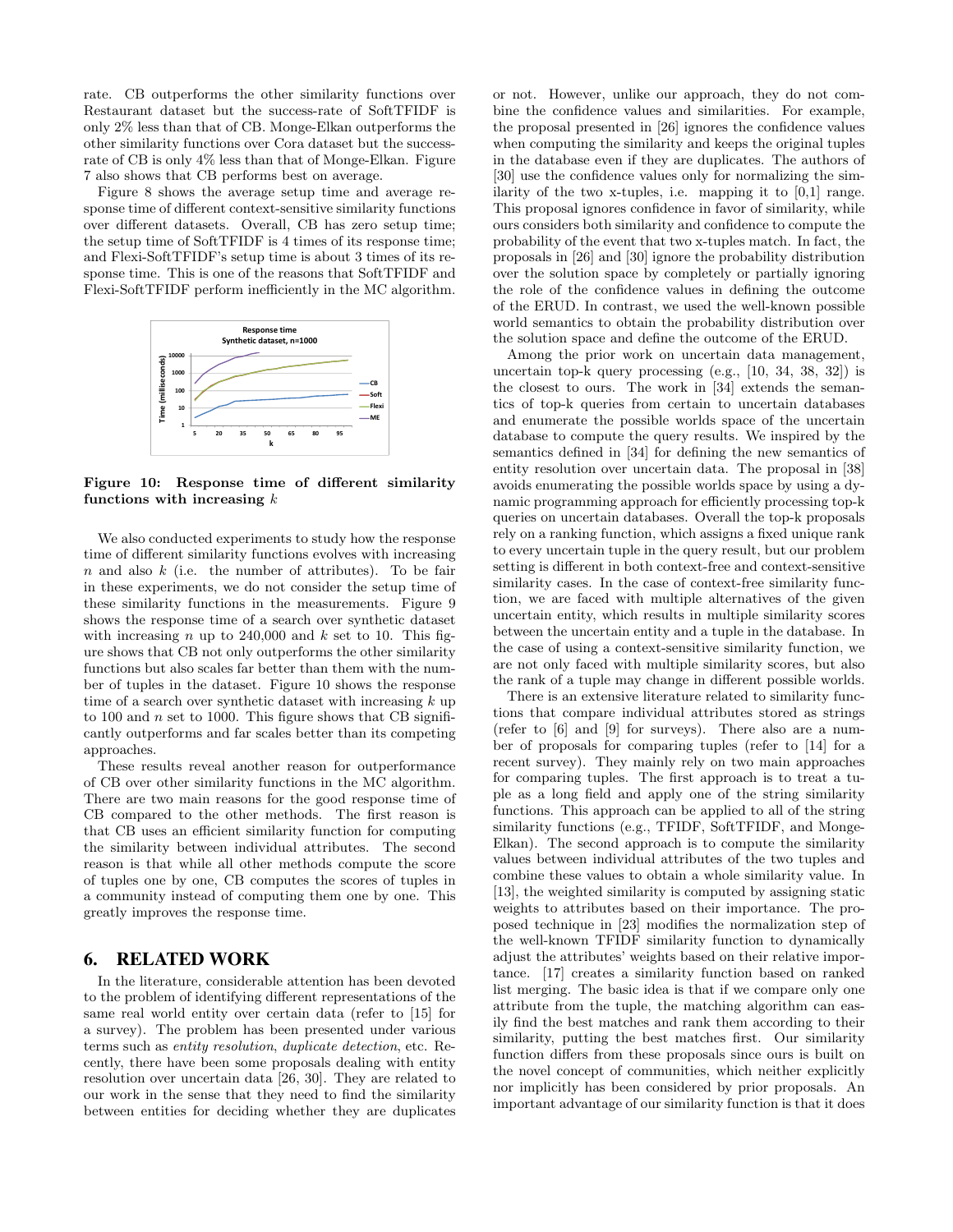not need any pass over database for setup. This makes our similarity function more suitable for the ERUD problem.

## 7. CONCLUSION

In this paper, we considered the problem of Entity Resolution for Uncertain Data (ERUD), which is crucial for many applications that process uncertain data. We adapted the possible worlds semantics of uncertain data to define the novel concepts of most-probable match pair and mostprobable match entity as the outcomes of ERUD. Then, we proposed MPM, a PTIME algorithm, which is applicable to the context-free similarity functions. The MPM algorithm is not applicable for context-sensitive similarity functions. Thus, we used Monte Carlo algorithm for approximating the outcome of ERUD. Existing context-sensitive similarity functions need a setup time for passing over the database to compute some statistical features of data. This shortcoming makes these functions inefficient for our proposed Monte Carlo algorithm. Thus, with the aim of having a context-sensitive similarity function with no setup time, we proposed the CB similarity function. We validated CB over both synthetic and real datasets. Our experiments show that CB significantly outperforms other similarity functions in terms of response time and success rate, and in using it in our proposed Monte Carlo algorithm. To further improve the efficiency our proposed Monte Carlo algorithm, we proposed a parallel version of it using the MapReduce framework. Our experiments show that the parallel version of Monte Carlo outperforms the single-machine Monte Carlo algorithm.

## 8. REFERENCES

- [1] S. Abiteboul, B. Kimelfeld, Y. Sagiv, and P. Senellart. On the expressiveness of probabilistic xml models. VLDB J., 18(5), 2009.
- [2] P. Agrawal, O. Benjelloun, A. D. Sarma, C. Hayworth, S. U. Nabar, T. Sugihara, and J. Widom. Trio: A system for data, uncertainty, and lineage. In Proc. of VLDB, 2006.
- [3] L. Antova, T. Jansen, C. Koch, and D. Olteanu. Fast and simple relational processing of uncertain data. In Proc. of ICDE, 2008.
- [4] M. J. Atallah and Y. Qi. Computing all skyline probabilities for uncertain data. In Proc. of PODS, 2009.
- [5] O. Benjelloun, A. D. Sarma, A. Y. Halevy, and J. Widom. Uldbs: Databases with uncertainty and lineage. In Proc. of VLDB, 2006.
- [6] M. Bilenko, R. J. Mooney, W. W. Cohen, P. D. Ravikumar, and S. E. Fienberg. Adaptive name matching in information integration. IEEE Intelligent Systems, 18(5), 2003.
- [7] S. Chaudhuri, K. Ganjam, V. Ganti, and R. Motwani. Robust and efficient fuzzy match for online data cleaning. In Proc. of SIGMOD Conference, 2003.
- [8] W. W. Cohen. Integration of heterogeneous databases without common domains using queries based on textual similarity. In Proc. of SIGMOD Conference, 1998.
- [9] W. W. Cohen, P. D. Ravikumar, and S. E. Fienberg. A comparison of string distance metrics for name-matching tasks. In Proc. of IIWeb, 2003.
- [10] G. Cormode, F. Li, and K. Yi. Semantics of ranking queries for probabilistic data and expected ranks. In Proc. of ICDE, 2009.
- [11] A. Deshpande, C. Guestrin, S. Madden, J. M. Hellerstein, and W. Hong. Model-driven data acquisition in sensor networks. In Proc. of VLDB, 2004.
- [12] D. Deutch and T. Milo. Top-k projection queries for probabilistic business processes. In Proc. of ICDT, 2009.
- [13] D. Dey, S. Sarkar, and P. De. Entity matching in heterogeneous databases: a distance-based decision model. In Proc. of 31st Hawaii International Conference on System Sciences, volume 7, jan 1998.
- [14] C. F. Dorneles, R. Gonçalves, and R. dos Santos Mello. Approximate data instance matching: a survey. *Knowl. Inf. Syst.*, 27(1), 2011.
- [15] A. K. Elmagarmid, P. G. Ipeirotis, and V. S. Verykios. Duplicate record detection: A survey. TKDE, 19(1), 2007.
- [16] T. J. Green and V. Tannen. Models for incomplete and probabilistic information. IEEE Data Eng. Bull., 29(1), 2006.
- [17] S. Guha, N. Koudas, A. Marathe, and D. Srivastava. Merging the results of approximate match operations. In Prof. of VLDB, 2004.
- [18] R. Gupta and S. Sarawagi. Creating probabilistic databases from information extraction models. In Proc. of VLDB, 2006.
- [19] M. Hua, J. Pei, W. Zhang, and X. Lin. Ranking queries on uncertain data: a probabilistic threshold approach. In Proc. of SIGMOD Conference, 2008.
- [20] T. S. Jayram, R. Krishnamurthy, S. Raghavan, S. Vaithyanathan, and H. Zhu. Avatar information extraction system. IEEE Data Eng. Bull., 29(1), 2006.
- [21] C. Jin, K. Yi, L. Chen, J. X. Yu, and X. Lin. Sliding-window top-k queries on uncertain streams. PVLDB, 1(1), 2008.
- [22] B. Kimelfeld, Y. Kosharovsky, and Y. Sagiv. Query evaluation over probabilistic xml. VLDB J., 18(5), 2009.
- [23] N. Koudas, A. Marathe, and D. Srivastava. Flexible string matching against large databases in practice. In Proc. of VLDB, 2004.
- [24] V. I. Levenshtein. Binary codes capable of correcting deletions, insertions, and reversals. Soviet Physics Doklady, 10(8), 1966.
- [25] M. Magnani and D. Montesi. Uncertainty in data integration: current approaches and open problems. In Proc. of MUD, 2007.
- [26] D. Menestrina, O. Benjelloun, and H. Garcia-Molina. Generic entity resolution with data confidences. In Proc. of CleanDB, 2006.
- [27] A. E. Monge and C. Elkan. The field matching problem: Algorithms and applications. In Proc. of KDD, 1996.
- [28] A. E. Monge and C. Elkan. An efficient domain-independent algorithm for detecting approximately duplicate database records. In Proc. of DMKD, 1997.